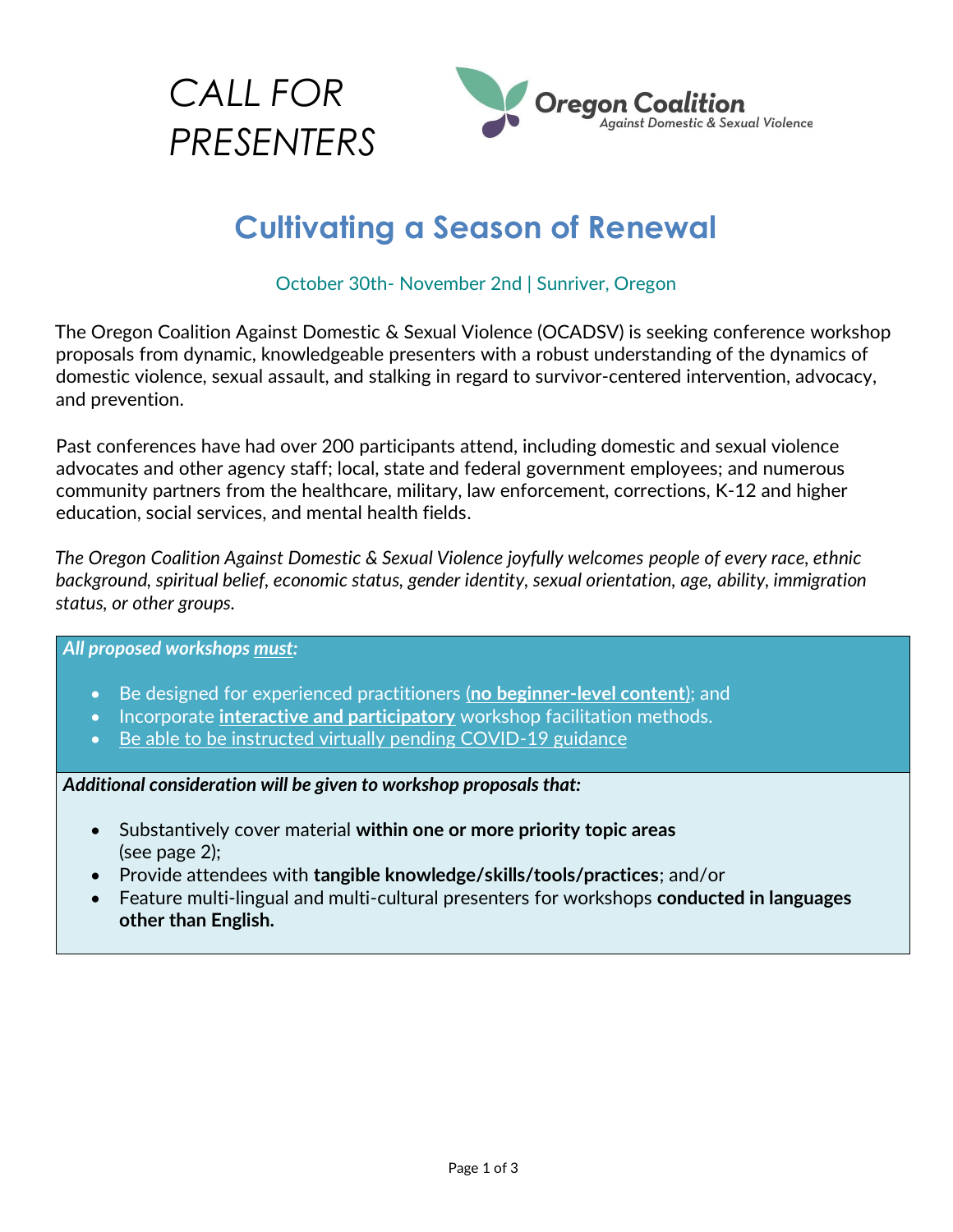### *A. Priority topic areas*

This year we will not be organizing our conference into topic tracks like we have in the past, but we will rather be focusing on intermediate to advanced workshop topic areas relating to the following:

- Prevention specific training,
- Marginalized Communities (which includes marginalization on the basis of race, gender, sexuality, disability, religion, body size, class, refugee status, and MANY others)
- Administrative workshops for Executive Directors and Board members
- Technology and Privacy
- Economic Empowerment

#### *B. Compensation*

| For each 90-minute standard workshop that is  | For each 180-minute deep-dive workshop that is  |
|-----------------------------------------------|-------------------------------------------------|
| accepted, OCADSV will provide:                | accepted, OCADSV will provide:                  |
| $\bullet$ \$120 per workshop;                 | $$240$ per workshop;                            |
| • One (1) standard double-occupancy           | One (1) standard double-occupancy               |
| guestroom for one (1) night at Sunriver       | guestroom for two (2) nights at Sunriver        |
| Resort per workshop; and                      | Resort per workshop; and                        |
| • Registration fee waivers for each presenter | Registration fee waivers for each presenter for |
| for the day of their presentation.            | the entire conference.                          |